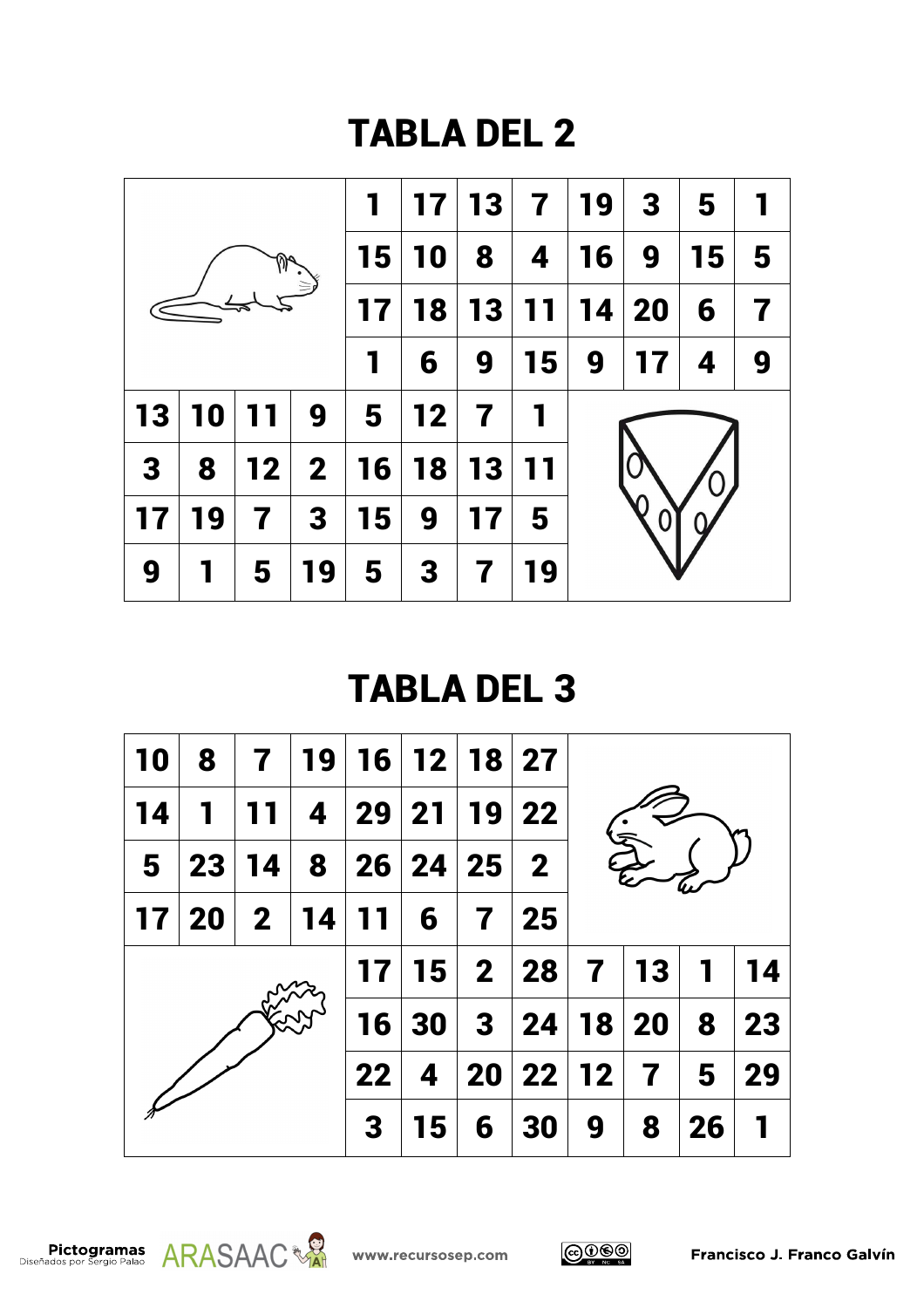

| 38           | 9  | 49    | 3                       | 43    | <b>19</b> |       | 19 33          |    |           |                |    |  |
|--------------|----|-------|-------------------------|-------|-----------|-------|----------------|----|-----------|----------------|----|--|
| $\mathbf{I}$ | 29 | 16    |                         | 12 34 | 5         | 35    | 30             |    |           |                |    |  |
| 32           |    | 44 22 | $\overline{\mathbf{4}}$ |       | 32 20     | 6     | 27             |    |           |                |    |  |
| 31           |    | 28    | 31                      | 17    | 40        | 15    | 12             |    |           |                |    |  |
|              |    |       |                         | 7     | 36        | 50 21 |                |    | 47 18     | 2 <sup>1</sup> | 14 |  |
|              |    |       |                         | 41    | 28        | 25    | $5^{\circ}$    | 10 |           | 42 24          | 39 |  |
| l a⊡è        |    |       |                         | 17    | 46        |       | 13 23 15 22 24 |    |           |                | 37 |  |
|              |    |       |                         | 45    |           | 25 20 | 40             | 30 | <b>26</b> | 48             | 8  |  |





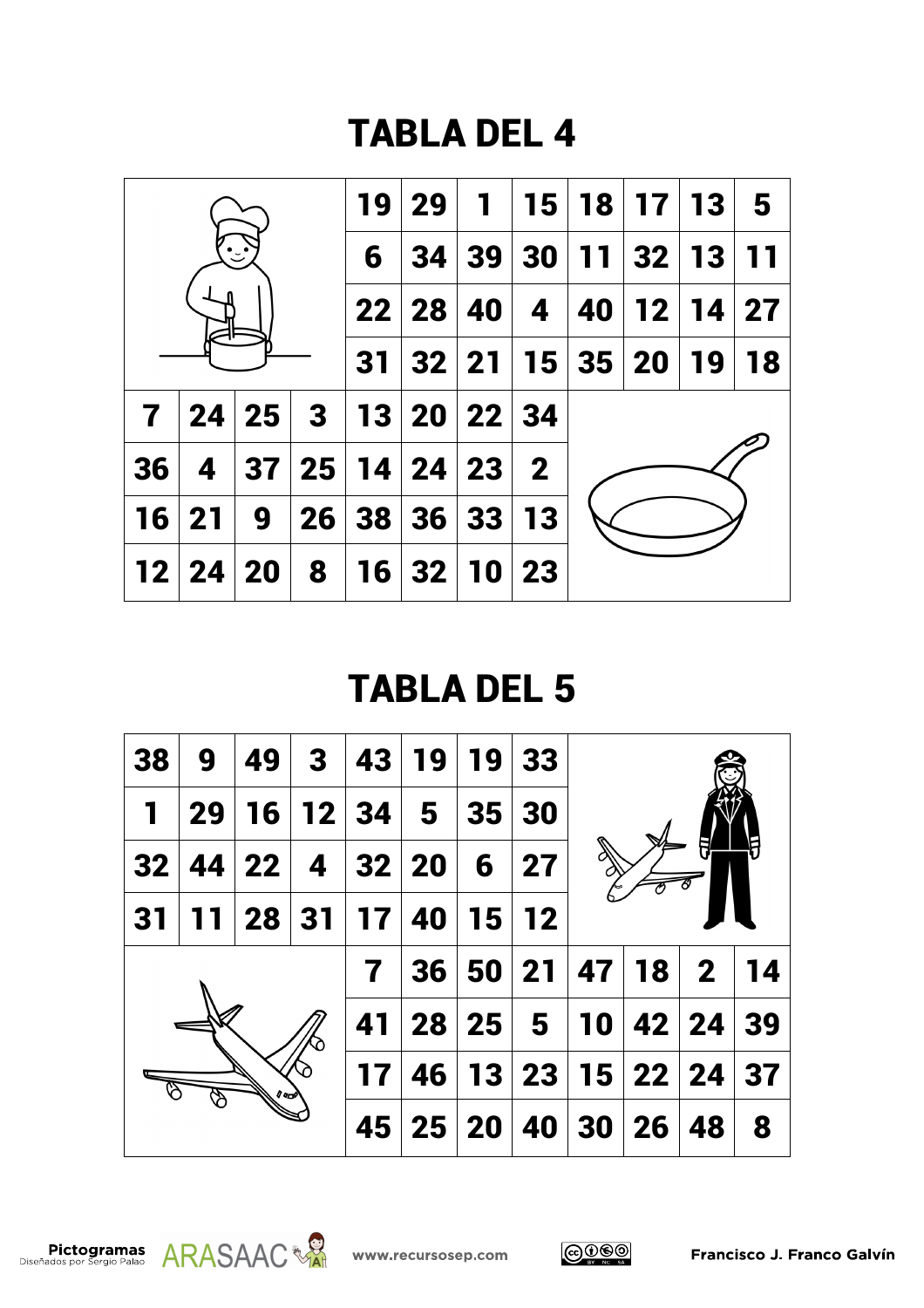

| 3  | 24 | 11   |              | 15 39    | 9  | 41        | 5              |       |       |              |           |  |
|----|----|------|--------------|----------|----|-----------|----------------|-------|-------|--------------|-----------|--|
| 50 | 21 | 42 7 |              | 56       | 67 | -31       | 68             |       |       |              |           |  |
| 6  | 49 |      | 34   22   28 |          | 14 | 43        | $12$           |       |       |              |           |  |
| 32 | 7  | 66   |              | 13 36 35 |    | 49        | 25             |       |       |              |           |  |
|    |    |      |              | 57       | 18 |           | 42 38 28 46 29 |       |       |              | <b>10</b> |  |
|    |    |      |              | 44       | 70 |           | 14 54          | 63    | 55    | $\mathbf{2}$ | 47        |  |
|    |    |      |              | 58       | 21 |           | 26 20 14       |       | 52 53 |              | 16        |  |
|    |    |      |              | 69       | 56 | <b>70</b> |                | 63 35 | 30    | 37           | 4         |  |





$$
\bigodot_{\mathbf{S}}\bigodot_{\mathbf{S}}\bigodot_{\mathbf{S}}\bigodot_{\mathbf{S}}
$$